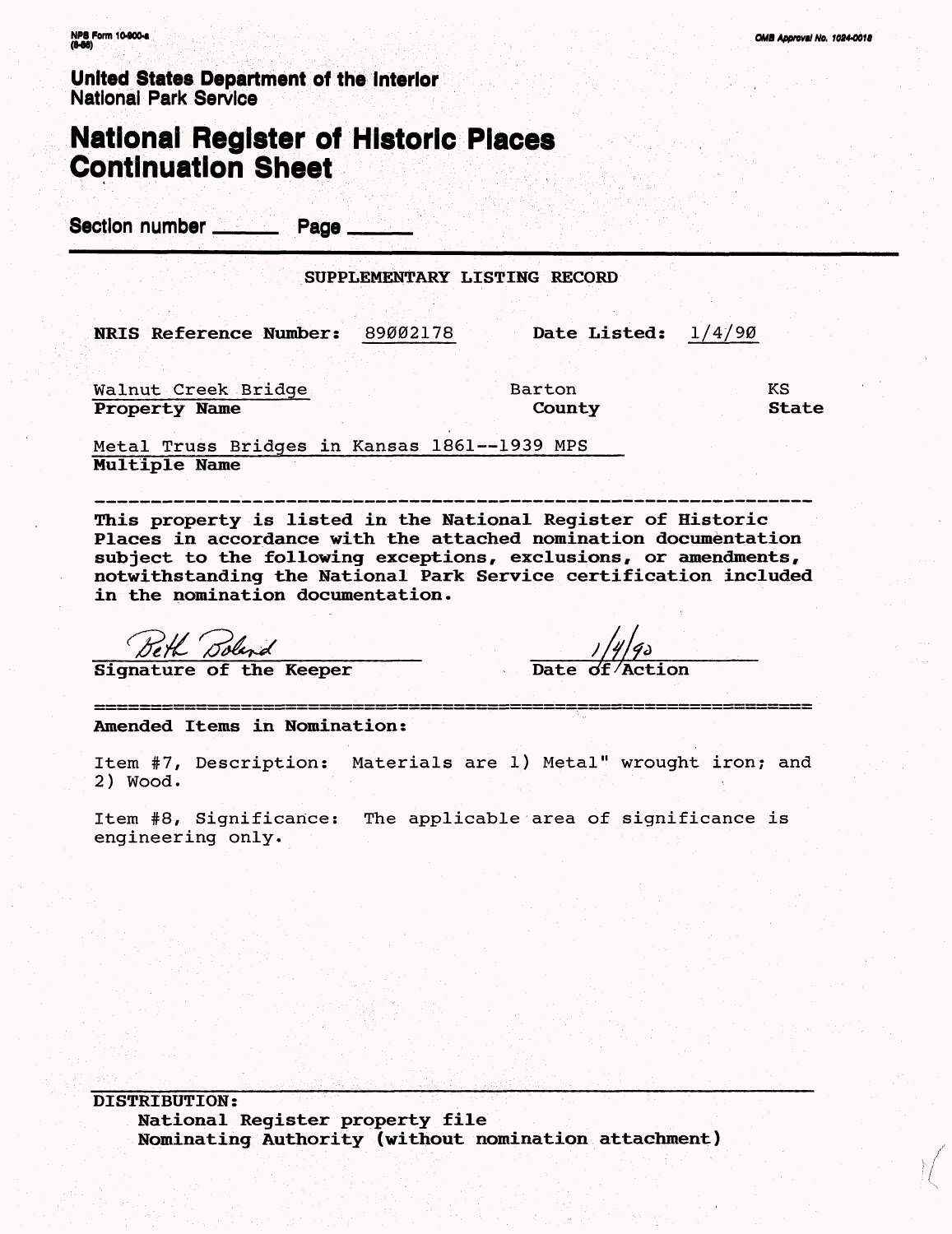#### **United States Department of the Interior** National Park Service

removed from the National Register.

 $\vert$  other, (explain:)

### **National Register of Historic Places Registration Form**

NOV 2 8 1989

 $2118$ 

This form is for use in nominating or requesting determinations of eligibility for individual properties or districts. See instructions in Guidelines for Completing National Register Forms (National Register Bulletin 16). Complete each item by marking "x" in the appropriate box or by entering the requested information. If an item does not apply to the property being documented, enter "N/A" for "not applicable." For functions, styles, materials, and areas of significance, enter only the categories and subcategories listed in the instructions. For additional space use continuation sheets (Form 10-900a). Type all entries. **1. Name of Property**<br>historic name  $\bullet$  Walnut Greek Bridge<br>Walnut Greek Bridge other names/site number **2. Location** 5 miles west and Smiles north of Heizer street & number on unimproved, unmarked county road not for publication in the street of the interval relation  $\frac{1}{\sqrt{2}}$  vicinity city, town Heizer state Kansas code KS county Barton code 9 zip code  $n$ cme **3. Classification** Category of Property Number of Resources within Property Ownership of Property | I private building(s) Contributing Noncontributing  $\overline{X}$  public-local district \_\_\_\_\_\_\_ \_\_\_\_.buildings .\_\_\_\_ \_\_\_\_sites site public-State ι, Dublic-Federal  $|X|$  structure .structures object . objects I **Total** Name of related multiple property listing: Number of contributing resources previously Metal truss bridges in Kansas listed in the National Register  $\qquad 0$ **4. State/Federal Agency Certification** As the designated authority under the National Historic Preservation Act of '1966, as amended, 1 hereby certify that this nomination request for determination of eligibility meets the documentation standards for registering properties in the<br>National Register of Historic Places and meets the procedural and professional requirements set forth National Register of Historic Places and meets the procedural and professional requirements set forth in 36 CFR Part 60. Nov.16,1989 Signature of certifying official Date of Contract Contract Contract Contract Contract Contract Contract Contract Contract Contract Contract Contract Contract Contract Contract Contract Contract Contract Contract Contract C State or Federal agency and bureau In my opinion, the property  $\square$  meets  $\square$  does not meet the National Register criteria.  $\square$  See continuation sheet. Signature of commenting or other official Date State or Federal agency and bureau **5. National Park Service Certification** I, hereby, certify that this property is: I, hereby, certify that this property is<br>  $\nabla$  entered in the National Register. Beth Boland  $|\mathscr{V}|$  See continuation sheet. I determined eligible for the National Register. See continuation sheet. determined not eligible for the National Register.

Signature of the Keeper **Date of Action** 

**QMS No. r024-OOI0**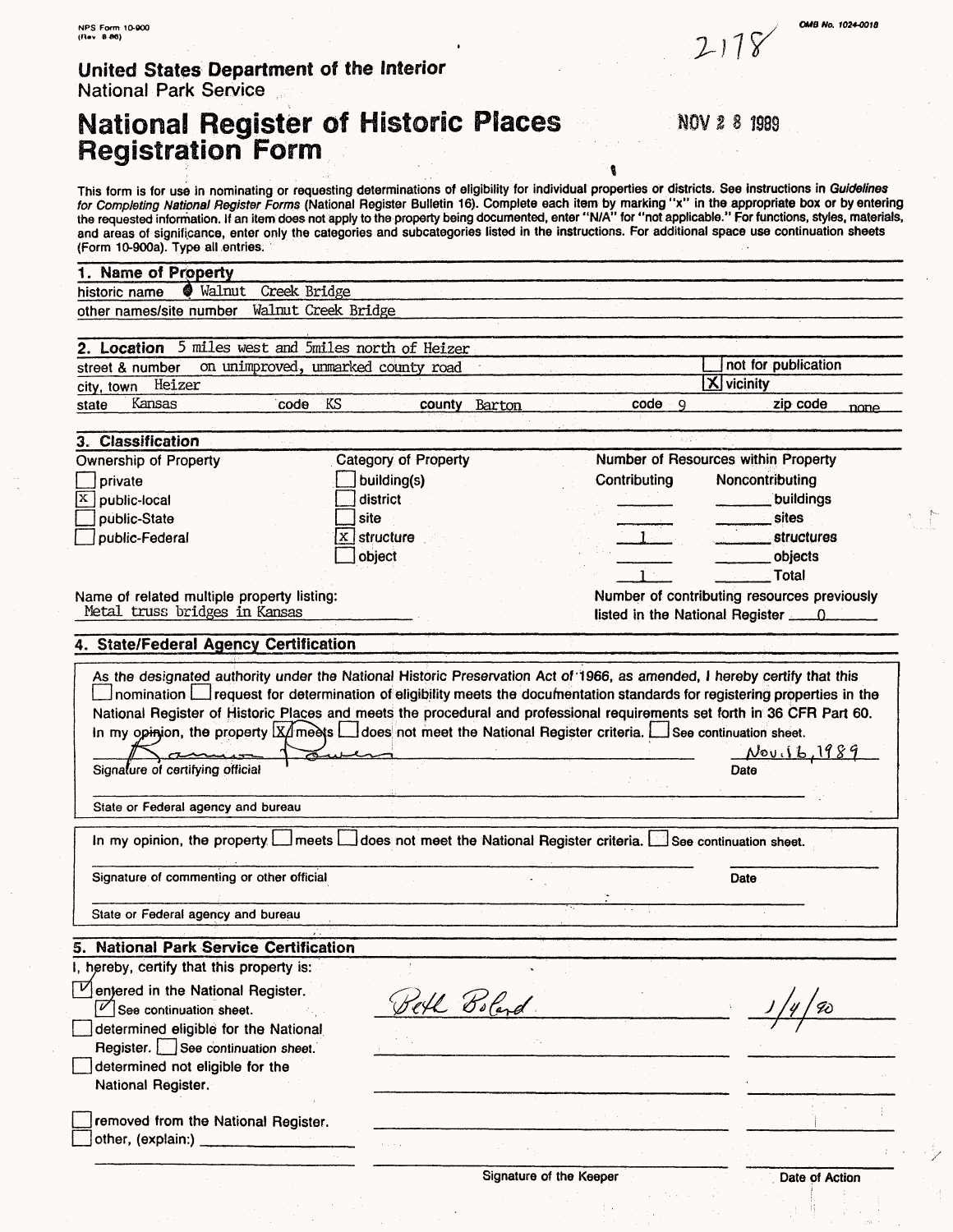| 6. Function or Use                                                          |                                                        |
|-----------------------------------------------------------------------------|--------------------------------------------------------|
| Historic Functions (enter categories from instructions)                     | Current Functions (enter categories from instructions) |
| Transportation: Road related (vehicular): Bridge                            | Transportation: Road related                           |
|                                                                             | (vehicular): Bridge                                    |
|                                                                             |                                                        |
|                                                                             |                                                        |
|                                                                             |                                                        |
| 7. Description                                                              |                                                        |
| <b>Architectural Classification</b><br>(enter categories from instructions) | Materials (enter categories from instructions)         |
| Other: Pratt Through Truss                                                  | foundation<br>walls <sub>—</sub>                       |
|                                                                             |                                                        |
|                                                                             | roof                                                   |
|                                                                             | Metal: wrought iron<br>other                           |
|                                                                             |                                                        |
|                                                                             |                                                        |

**Describe present and historic physical appearance.**

The Walnut Creek bridge, erected in 1887, is a pin connected Pratt through truss. The single span is 115' long and 16' wide. The wood deck is situated 21' above the water level. The bridge is located on a slight bend in the road and sits on a slight northeast-southwest alignment. This is often true with early bridges as this misalignment allowed a right angle approach to the river and a saving in money in both bridge length and amount of fill required.

The members of a truss bridge are designated either as chord members or web members. Chord members are those mainly defining the outlines of the structure and they are termed lower or upper chord members depending on whether they are found at the bottom or the top of the structure. Members between the chords are web members. They are called posts or ties if they sustain compression or tension respectively. In the instance of the Walnut Creek bridge, as with all Pratt trusses, the web members are alternately vertical and inclined. The inclined members are in tension and the verticals in compression.

The inclined end posts and top chord of the Walnut Creek bridge are fabricated from sections of channel iron, tied together by single bar lacing. The girders thus formed are topped with an iron cover plate. Hip verticals consist of a wrought iron round rod with an eye loop at the end which enables its connection with the panel pin. The compression posts are made up of single bar lacing and channel pieces. The portal bracing is fabricated from angle stock and forms an interlocking triangle design. Individual components are fabricated of stock angles and straps by being riveted together. The main members of the bridge, however, are connected at panel points by the use of a pin. An extremely ornate cast iron builders plaque adorns the south portal.

The bridge has not been altered and retains a high degree of its structural integrity.

**continuation sheet**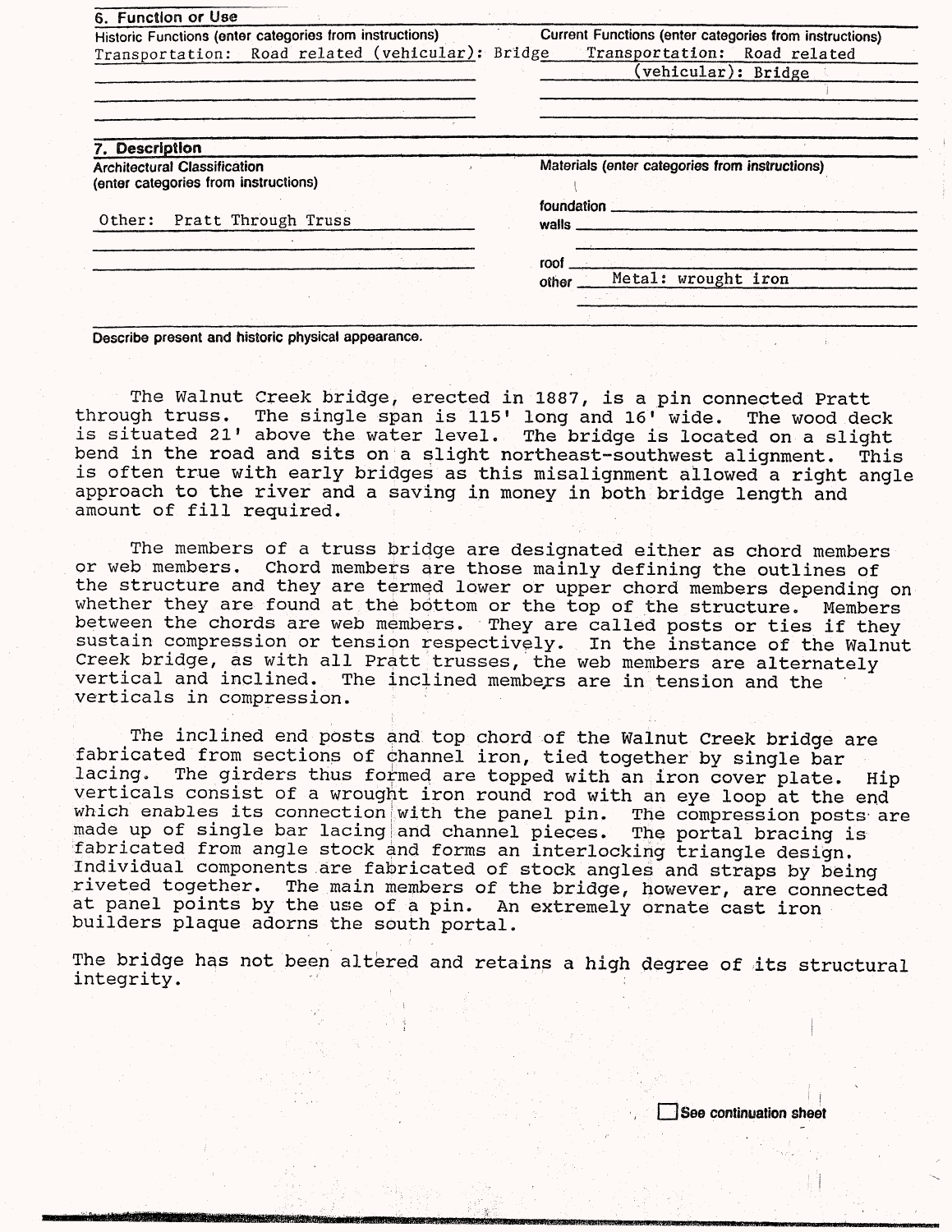| 8. Statement of Significance                                                                                                                             |                                  |
|----------------------------------------------------------------------------------------------------------------------------------------------------------|----------------------------------|
| Certifying official has considered the significance of this property in relation to other properties:<br>$\mathbb{X}$ statewide<br>nationally<br>locally |                                  |
| $x$ <sub>c</sub><br>B<br>$\overline{1}$<br>Applicable National Register Criteria<br>- IA                                                                 |                                  |
| B<br>C<br>Е<br><b>Criteria Considerations (Exceptions)</b><br>١A                                                                                         |                                  |
| Period of Significance<br>Areas of Significance (enter categories from instructions)<br>1887<br>Engineering                                              | <b>Significant Dates</b><br>1887 |
| 1887<br>Transportation                                                                                                                                   | 1887                             |
|                                                                                                                                                          |                                  |
|                                                                                                                                                          |                                  |
| <b>Cultural Affiliation</b><br>n/a                                                                                                                       |                                  |
|                                                                                                                                                          |                                  |
|                                                                                                                                                          |                                  |
|                                                                                                                                                          |                                  |
| Architect/Builder<br><b>Significant Person</b><br>P.E. Lane Bridge & Iron Works<br>n/a                                                                   |                                  |
|                                                                                                                                                          |                                  |

**State significance of property, and justify criteria, criteria considerations, and areas and periods of significance noted above.**

The great evolation of truss bridge construction began in the United States soon after the publication of Squire Whipple's historic work on stresses in 1840. Prior to this the design work was essentially that of trial and error, experience and judgement. The Warren and Pratt trusses were rational designs and lent themselves readily to the system of analyses<br>postulated by Whipple. They were therefore readily and rapidly accepted They were therefore readily and rapidly accepted and formed the foundation for a greater part of American truss design.

The basic Pratt truss was patented in 1844 by Thomas and Caleb Pratt and the Warren, a design patented by two British engineers in 1848, demonstrated their versatility, durability, and most important for the west, cost effectiveness.

In the Pratt design the diagonals were placed in tension and vertical members in compression, with the exception of the hip verticals. Generally, until the 20th century, all panel point connections were made with the use 6f a pin. This became such a widespread practice that it became one of the distinctive features of United States bridge construction. The pin was selected for several reasons. It was simple in design and it was much easier for period engineers to calculate stress at the panel points and throughout the structure than if the members were connected by the use of rivets. Although the riveted structure was much more rigid, the inability to insure that the individual rivets had not been damaged during insertion made early failure an unknown quantity. It was extremely difficult to calculate the stress throughout the joint. The pin could be considered basically as a single rivet.

Time was always a consideration in American construction. Logically labor costs would be less if the bridge went in quickly but also the falsework in the river would not have to be in place long. Flash floods were the bane of any bridge contractor. The pin connected bridge could be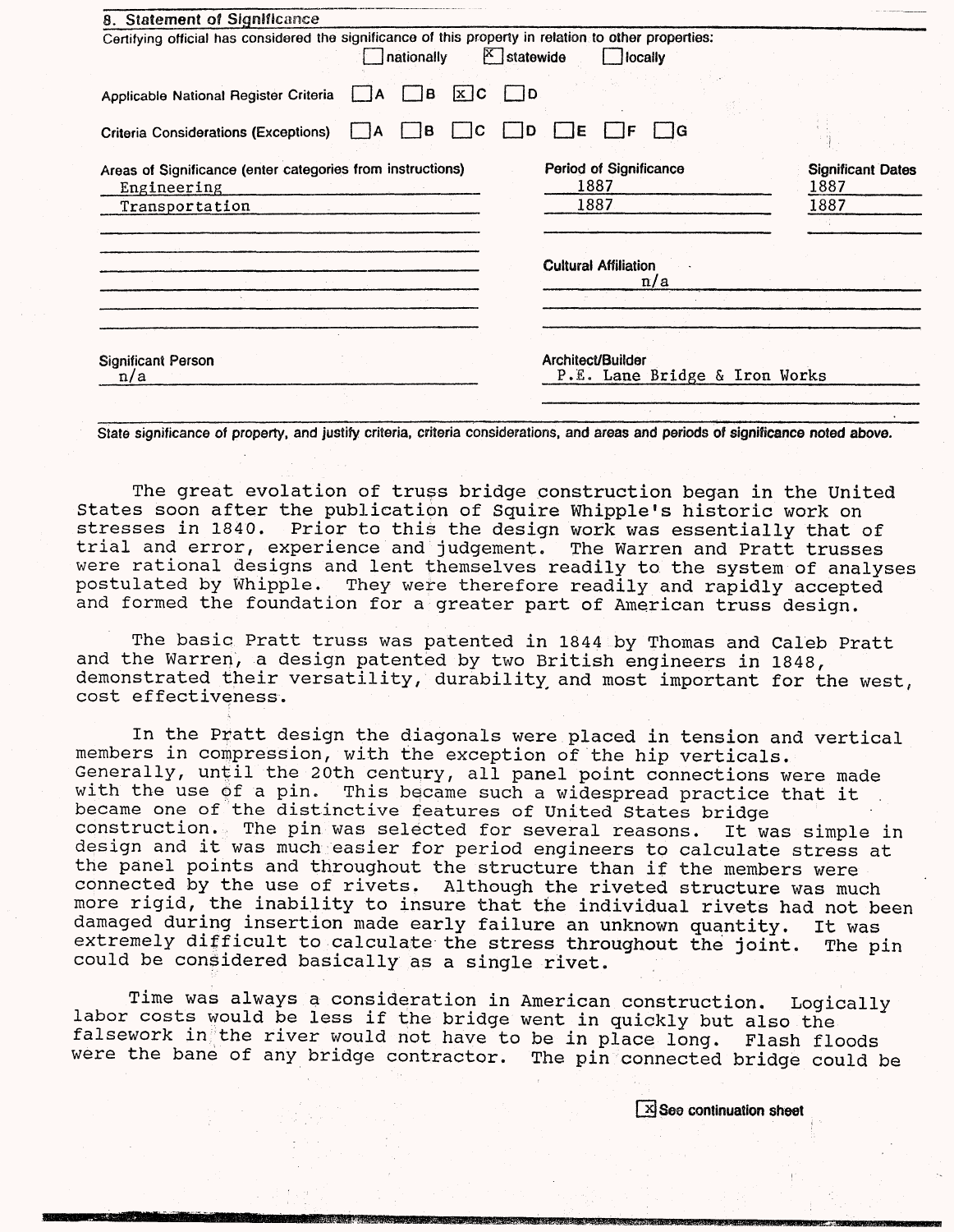# **National Register of Historic Places Continuation Sheet**

Section number  $8$  Page  $1$ 

put up more quickly and the use of less skilled employees. The portable pheumatic riveter was also in its infancy in the 1890s and without it, erection of totally riveted bridges was almost impossible. It was much easier to have the bridge members fabricated and riveted in a shop setting and pin them together on the job site.

**OMB Approval No. 1024-0018** 

The use of wrought iron in bridge construction was popular in 1887. By 1910 it was almost entirely replaced by steel.

Out of approximately 262 Pratt through trusses only one has been identified as having been built by P. E. Lane.

Bids were opened May 23, 1887 for four iron bridges in Barton county. The Walnut Creek bridge was one of these four. C. R. Lane of Topeka was given the Walnut Creek bridge contract for the sum of \$3,700. The remaining three were given to Kansas City Bridge and Iron for the sum of \$2,730. Construction went smoothly and by early fall the Walnut Creek bridge was completed.

C. R. Lane was the manager of the Lane Bridge and Iron Works office in Topeka, Kansas. Originally located in the, "Office Block" at 5th and Quincy, he would later move his headquarters to 621 Kansas Avenue. P. E. Lane, company owner, directed the operation of the company from the general office at 177 LaSalle Street in Chicago. The bridge works was located at 57th Street and Stewart Avenue in Chicago. In addition to Topeka, branch offices were also located in Denver and Fort Worth, Texas.

The company offered a full line of iron work. In addition to bridges, viaducts, and substructures for railroads and highways they coulld provide architectural, ornamental and structural steel and iron work of every description. Even modern prison work for jails, station houses and lock ups was available upon demand. The structural iron work for the library and central portion of the Kansas State House was provided by Lane.

The company first appears in the Topeka city directories in 1887, and disappears with the 1894 issue. Evidence suggests that the Chicago office was open until 1896 and the Denver one until 1898.

The firm's illustrated catalog for 1889 indicates there were at least 42 Lane bridges in Kansas at the time. The Walnut Creek bridge is presently the only documented remnant in the state.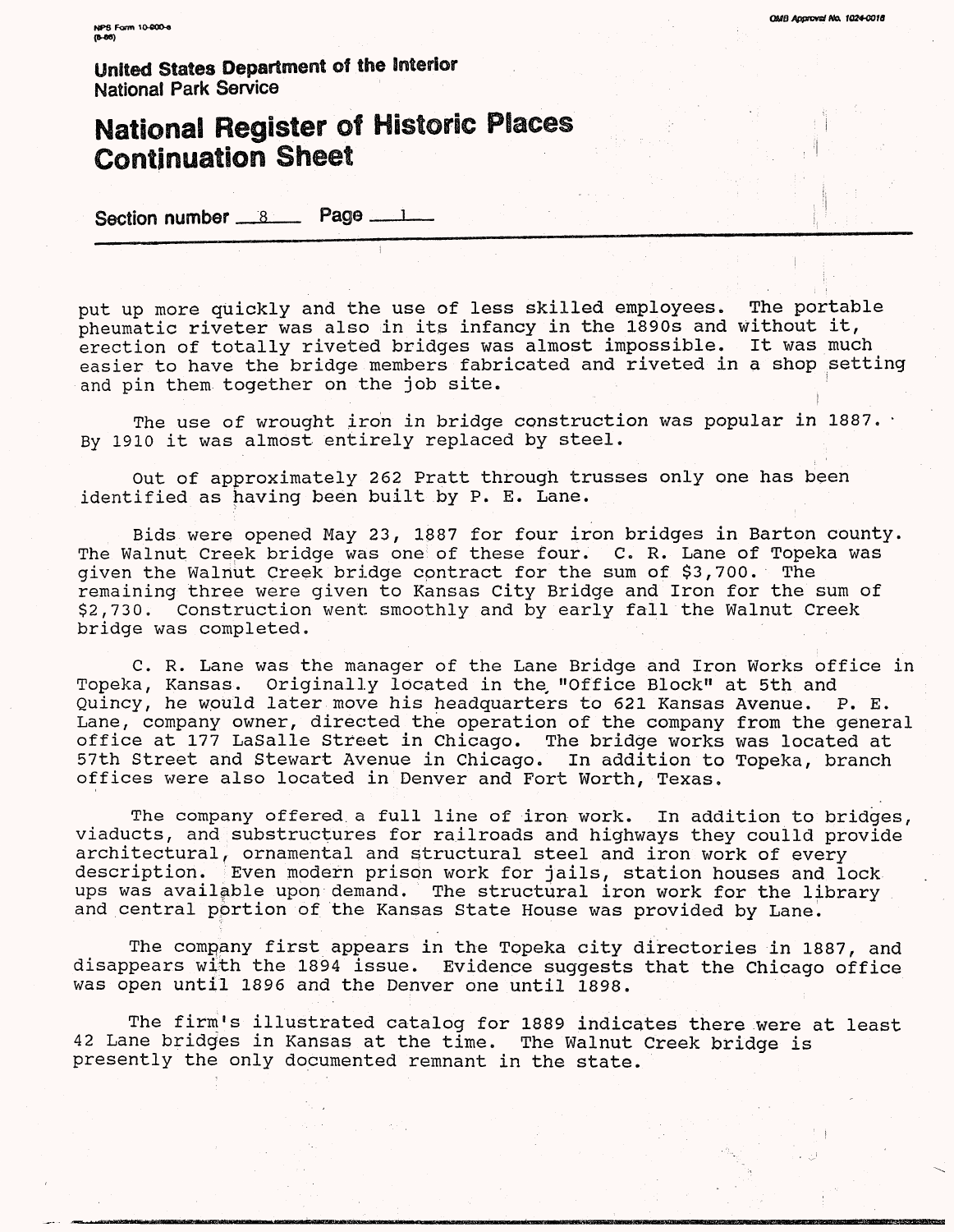**KPS Form 10-000-6** 

**United States Department of the Interior National Park Service**

## **National Register of Historic Places Continuation Sheet**

Section number 8 Page 2

The Kansas Department of Transportation (KDOT) carried out a statewide<br>tory of historic bridges between 1980 and 1983. The bridges to be inventory of historic bridges between 1980 and 1983. included were identified through computer printouts developed by KDOT, from information supplied by the counties (since almost all of the historic bridges were located on secondary rather than the primary road system), and by direct observation by field personnel. All bridges were inspected by KDOT personnel to verify the data on file. That information was jointly evaluated by representatives of KDOT, Kansas State Historical Society, and the State Historic Preservation Officer.

Each structure was evaluated using a points rating system adapted from the points evaluation rating developed by the Ohio Department of Transportation and Ohio Historic Preservation Office. Consideration was given to areas such as age, builder, number of spans, length, special features, history, integrity, surviving numbers, and preservation potential.

In many instances there is little information about individual structures. Often bridge plaques which may have contained information have been removed, or the county's records are not complete or have been destroyed. Due to the large numbers of similar structures there is often little to choose from in differentiating among individual bridges other than condition and the likelihood of preservation.

The purpose of the KDOT study and subsequent evaluation was to identify a representative selection of bridges of each class. Through this approach KDOT and KSHS hope to preserve for posterity some examples of each<br>type.

The Walnut Creek Bridge was rated quite high in significance because of its age (it is one of the oddest Pratt's remaining in the state) because it was the work of a known prolific out-of-state builder, retained a good degree of its integrity and possesses a fair bypass potential.